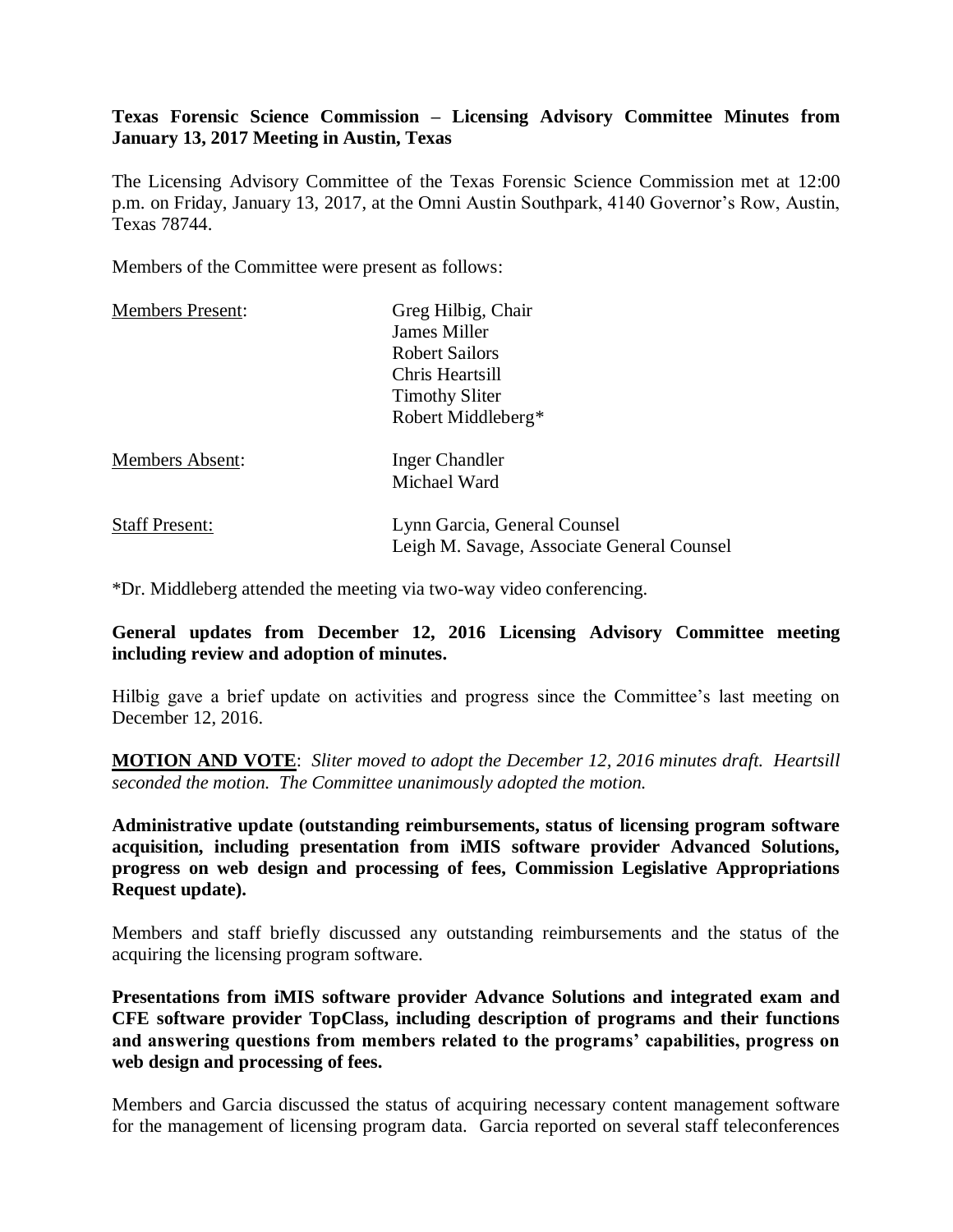with software providers Advanced Solutions and TopClass. Martin Nappi from Advance Solutions International gave a brief presentation on the iMIS content management software program proposed for managing the licensing program content and user profiles. Mike Bourassa gave a brief presentation on TopClass, the iMIS integrated software that will allow administration of the general forensic exam and continuing forensic education component requirements for the licensing program. Both presenters answered questions about the software programs. Garcia and Savage report the software has not yet been acquired, but staff is working with Sam Houston State University's purchasing and contracting department to discuss how the software and regular maintenance may be worked into the Commission's FY17 budget.

# **Review and discussion of updates to proposed license discipline categories and subcategories chart, component requirements matrix for each forensic discipline and program summary.**

Members addressed concerns related to no coursework requirements for serology analysts on the requirements matrix. Because the Committee's draft matrix currently proposes Biology/DNA analysts fulfill QAS requirements and the QAS requirements do not require specific coursework for serology analysts, the matrix in turn does not appear to require any coursework for biology screeners/serology analysts. As the requirements are set out in the matrix however, biology screeners are required to have a BS/BA degree. Members agreed to draft particular coursework requirements specific to serology analysts/biology screeners and bring to the Committee's next meeting.

Members addressed a question about examiners who may have 25+ years of experience, but do not have proper documentation of some of the training components list in the knowledge-based training requirements to be signed-off on by quality assurance supervisors. Members agreed that a laboratory's quality assurance manager should be able to provide an authorization-type memo indicating the examiner understands the particular concept for which he/she is missing documented training for.

**MOTION AND VOTE**: *Sliter moved to recommend quality assurance managers be able to write in an authorization-type note indicating a particular examiner, while he/she may not have the proper documentation of the training component, understands and has had training on the particular knowledge-based training topic. Miller seconded the motion. The Committee unanimously adopted the motion.*

Members discussed the issue of whether NIBIN techs should have their own category on the matrix and discipline categories chart and separate requirements from firearm/toolmark examiners to obtain a license. Members left the issue open for discussion at its February 9 meeting.

### **Review and discussion of proposed draft rules for Licensing Program to be presented to the Commission at its February 10, 2017 quarterly meeting.**

In reviewing a proposed draft of licensing rules, members discussed the following issues:

Members discussed the issue of whether the Committee should recommend a provisional license for lateral hires waiting to be fully trained and cleared for independent casework. Most laboratories require a 3-9 month training period before an experienced analyst making a lateral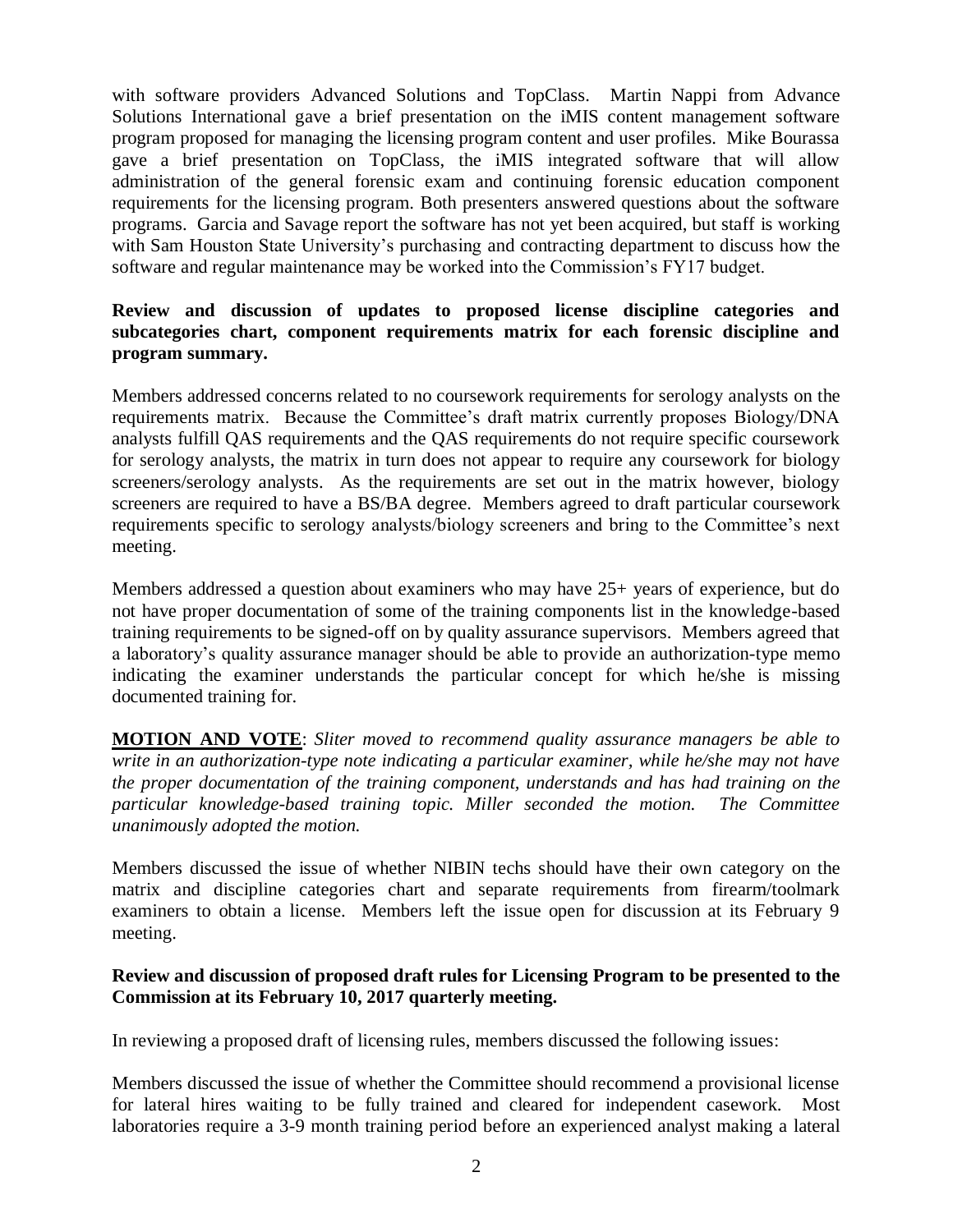transfer is cleared for independent casework, depending on the forensic discipline and experience level. Members proposed recommending a 9-month provisional license be granted to those lateral new-hire employees that have come from another accredited laboratory outside of Texas and do not already have a Texas license.

Members also discussed whether those employees who do not fulfill the statistics requirement when they are hired should be able to get a provisional license for a 9-month period until they are able to fulfill the requirement. Members agreed this should be an option.

**MOTION AND VOTE**: *Sliter moved to recommend the Commission adopt a 9-month provisional license option for new hires transferring from out-of-state laboratories that do not already have a Texas forensic analyst license, if the analyst is transferring from a Texasrecognized accredited laboratory where he/she was approved for independent casework and for new hires that do not yet meet the statistics requirement. Sailors seconded the motion. The Committee unanimously adopted the motion.\**

*\*A Texas Criminal Defense Lawyers Association ("TCDLA") representative voiced concern with members making this vote without a TCDLA member present as the Committee is awaiting the Commission's appointment of a new TCLDA representative to fill the position on the Committee. Members agreed to revisit the issue at its next meeting and address all concerns raised by TCDLA.*

Members addressed the issue of lapses in renewal of an examiner's license. Members agreed to mirror the state bar requirements which require a licensee to submit a renewal application, sign a Did Not Practice form, and update their current CLE (in this case CFE) status with the Commission.

**MOTION AND VOTE:** *Sliter moved to approve the language mirroring the State Bar's requirements for reinstating a lapsed or expired analyst license as outlined in the proposed draft rules. Miller seconded the motion. The Committee unanimously adopted the motion.*

Members readdressed the issue of what degrees should qualify as a Natural Science degree or Natural Science major. Hilbig will bring a more comprehensive list for review at the Committee's February 9, 2017 meeting. Heartsill will assist in looking at out-of-state degrees that may qualify and bring a list to the next meeting as well. Members agreed a coursework equivalent exemption may be an option for degrees that do not appear on a final approved list, but may still qualify. Staff will add language about the coursework equivalent exemption request to the draft rules.

Members discussed the issue of temporary licenses for examiners visiting Texas for only one criminal case per year. Members suggested edits to the language in the draft rules to clarify what one case means. Members also suggested adding clear language about what the fee should be. Staff agreed to do some research on temporary occupational license fees and will bring findings to the Committee's next meeting.

**Discussion of proposed general exam requirement, including potential exam developer agreements, topics, structure and administration of the exam.**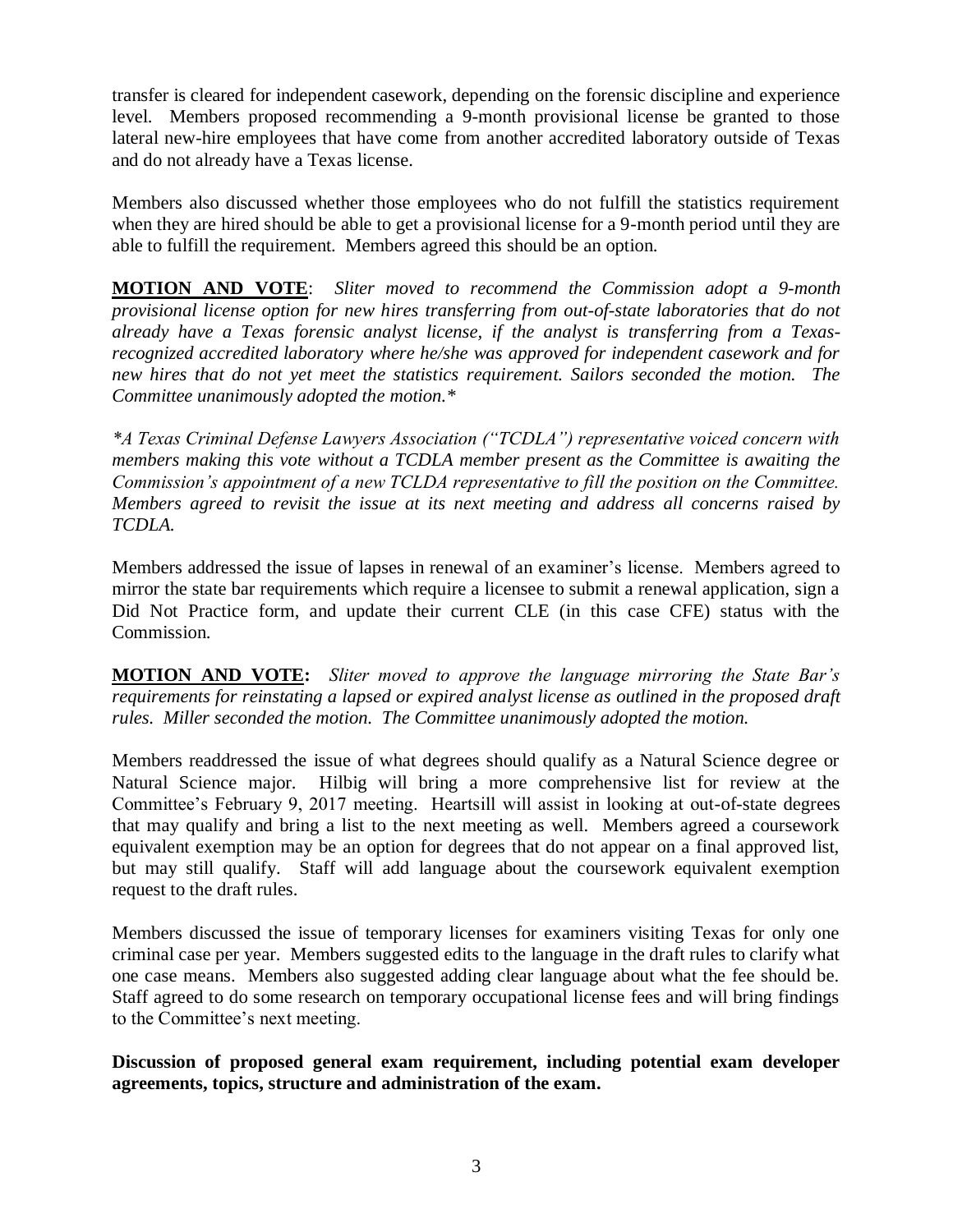Members discussed whether to break the general exam components (evidence handling, cognitive bias, scientific validation, statistics including measurement uncertainty and error rates, ethics, root cause analysis, legal and ethical issues and traceability) into separate electronic modules with an attached training video and exam questions following. Members agreed this was the best and most efficient way to administer the exam both from the laboratories' perspective and from the licensing advisory committee's perspective.

**MOTION AND VOTE**: *Sliter moved to administer the general forensic licensing exam in modules broken down by topics that can be taken together or separately as an examiner is ready for each section. Sailors seconded the motion. The Committee unanimously adopted the motion.*

Members discussed whether certification body exams from Commission-approved certification bodies may fulfill the general forensic analyst licensing exam requirement. Members agreed to defer the discussion for decision by the Commission; however, the consensus of the Committee was that the general forensic analyst exam and the certification exams cover almost entirely different subject matter.

**Update from the Texas Association of Crime Laboratory Directors ("TACLD"), including discussion of any comments and feedback related to the program summary, proposed program timeline, proposed requirements matrix, and proposed general forensic licensing exam.** 

Roger Kahn, President of the TACLD, attended a portion of the meeting and spoke on behalf of the organization. The TACLD expressed concern with the statistics requirement and examiners being able to meet the requirement to obtain the license in time. Members discussed this issue may be addressed with the 9-month provisional license option for examiners who do not have a statistics course. The provisional license will allow examiners (applying after the January 1, 2019 deadline) the time to obtain a statistics course and still allow them to perform casework.

### **Discussion of legislative recommendations, revisions and/or clarifications to the statutory licensing requirement and report to legislature for 85th Legislative Session.**

Members did not discuss this item in any detail, but agreed to continue to address potential legislative issues for the 85<sup>th</sup> Legislative Session at its next few meetings.

# **Discussion of funding necessary to fulfill the licensing mandate including the cost of examinations, Forensic Science Commission application processing fees, continuing education requirements and renewal or re-certification costs.**

Garcia reported on general mandatory restraints on funding throughout the Legislature and agreed to update the Committee as the Session continues.

### **Discussion of the "technician" licensing sub-category for each accredited forensic discipline and definition of "technician."**

Members reviewed a draft definition for "non-proficiency tested laboratory personnel" exempt from the licensing requirement in the draft licensing program rules. The category exempts from the licensing requirement any employee who performs only "support functions" that do not require participation in proficiency testing in accordance with the laboratory's accrediting body